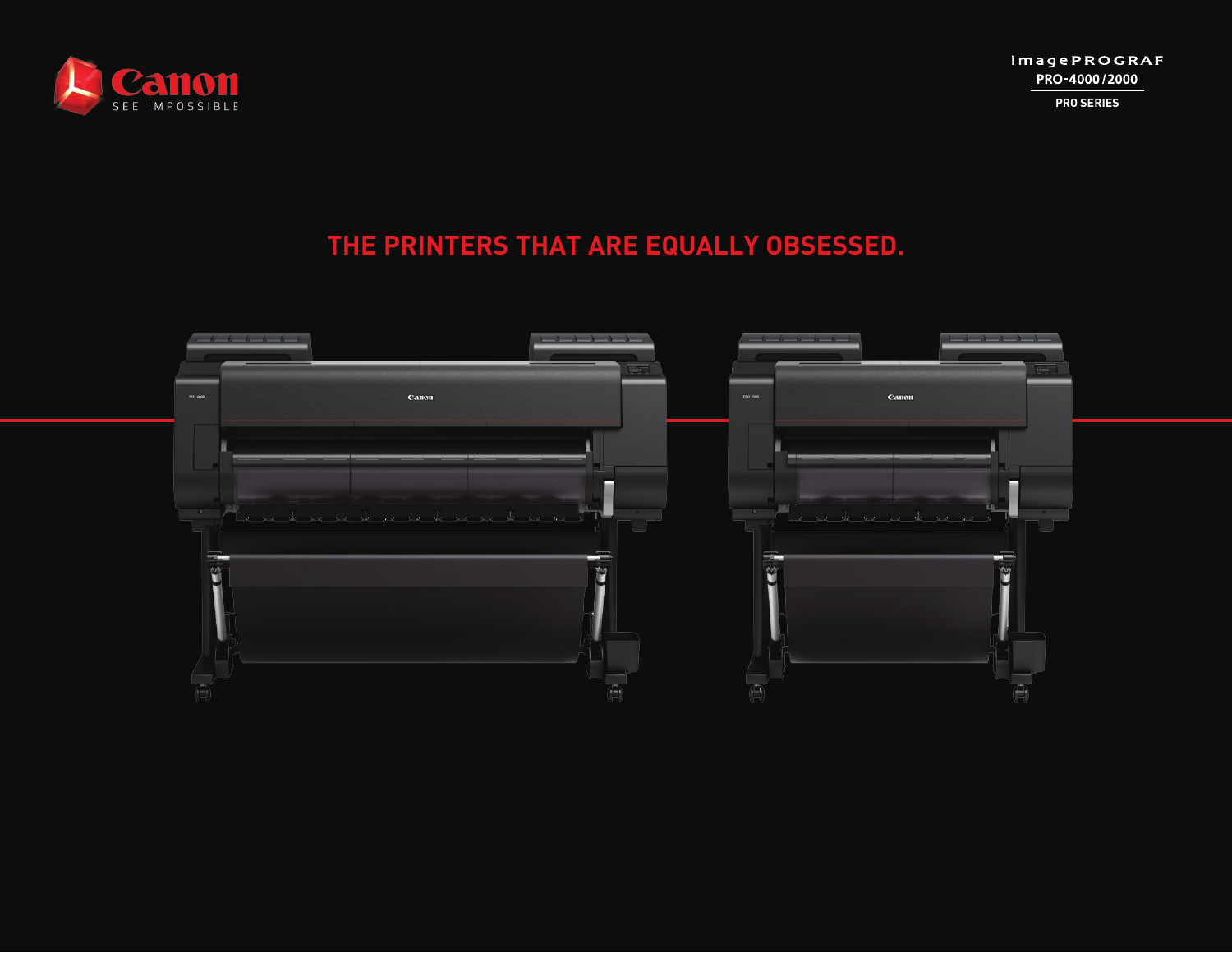# **THE PRINTERS THAT COMPLETE YOUR OBSESSION**

Introducing the Canon 24" imagePROGRAF PRO-2000 and 44" PRO-4000 largeformat professional printers with 11-Color plus Chroma Optimizer ink system.





SOURCE

# ANTI-CLOGGING TECHNOLOGY

The PF-10 print-head with FINE technology generates fast print speeds and reduces the possibility of clogging. Ink ejection conditions are precisely checked by sensors, and if a clog is detected, another nozzle will automatically provide backup.

# i<br>Ser

## MULTIFUNCTION ROLL SYSTEM

The optional, dual-purpose Multifunction Roll System can be used in two different ways: a two-roll media system during the day, when production is high, and a bi-directional Take-up unit at night, when large, unattended prints are running.

# COLOR CALIBRATION

Producing the correct color is paramount when printing high-quality, archival work. The built-in Color Calibration function uses multi-sensors to read color density and automatically calibrate the printer, so that the last print looks as stunning as the first.

## EFFORTLESS MEDIA HANDLING

Loading media on a Canon large-format printer has never been easier. Simply set the roll holder in the printer, rotate the roll holder handles, and let the media automatically feed into the printer. And since there's no need to touch the paper, you further reduce the risk of creasing and blemishes.



## PRINT STUDIO PRO

Creating large-format prints is now easier with Print Studio PRO. This software offers features that streamline your printing workflow. Compatible with Canon Digital Photo Professional Software, Adobe® Photoshop® Software, Adobe® Lightroom® Software, and Adobe® Elements Software, Print Studio PRO offers versatility never before seen with Canon large-format printing.

# L-COA PRO IMAGE PROCESSING ENGINE

This high-precision control engine performs the high-speed processing of massive amounts of image data, generates the printing data, and controls the optimal ink layout for achieving high-resolution prints.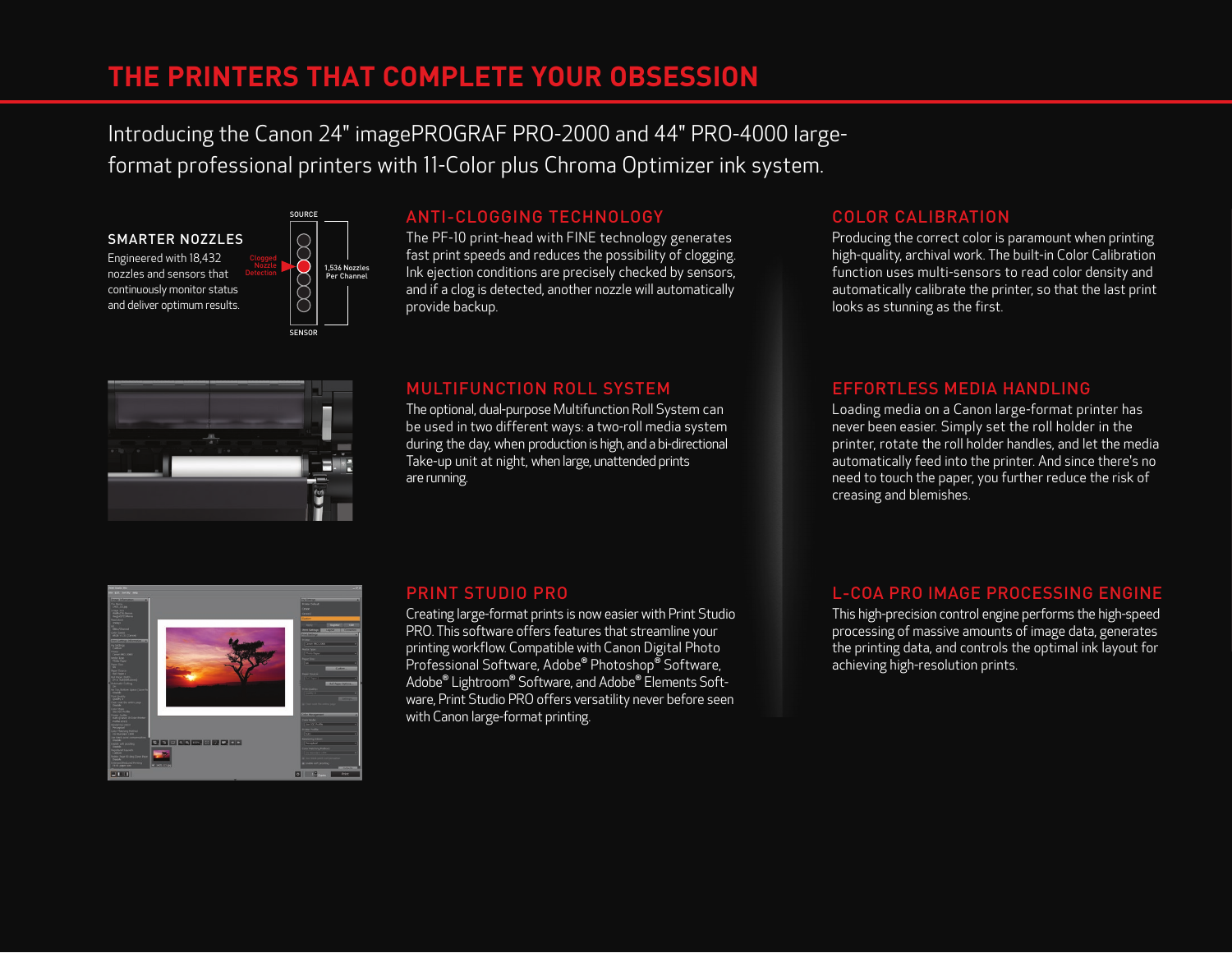# **KEEP YOUR COLOR IN LINE**



The LUCIA PRO 11-Color plus Chroma Optimizer ink system satisfies the demands of the most critical photographer or graphic artist. Denser droplet placement provides a broader color gamut, and the Chroma Optimizer provides improved gloss uniformity for superb glossiness and anti-bronzing. Incredibly accurate color reproduction, outstanding image clarity, and enhanced detail in darker areas distinguish each print. On fine art papers, higher black density renders even the finest shadow detail for a print that becomes a work of art.

# 11-INK SYSTEM PLUS

Using new pigment ink with modified compositions, LUCIA PRO Inks have enabled a broader color gamut and greater shadow reproduction in dark areas.

On other printers, switching from matte black to photo black consumes a significant amount of ink and time. The PRO Series is designed to work seamlessly when changing media types. Matte black and photo black inks have their own dedicated nozzles, so no switching is necessary. You can print on fine art paper then glossy paper with no worries, no changes, and no waste.



This new ink system adopts 11 colors and Chroma Optimizer. It helps you achieve improved color reproduction and image clarity as well as enhanced darker areas. This system faithfully reproduces colors and dark areas crucial for printing works of fine art. And the newly formulated blue and magenta inks will help recreate the finest details when printing nightscapes and sunsets.